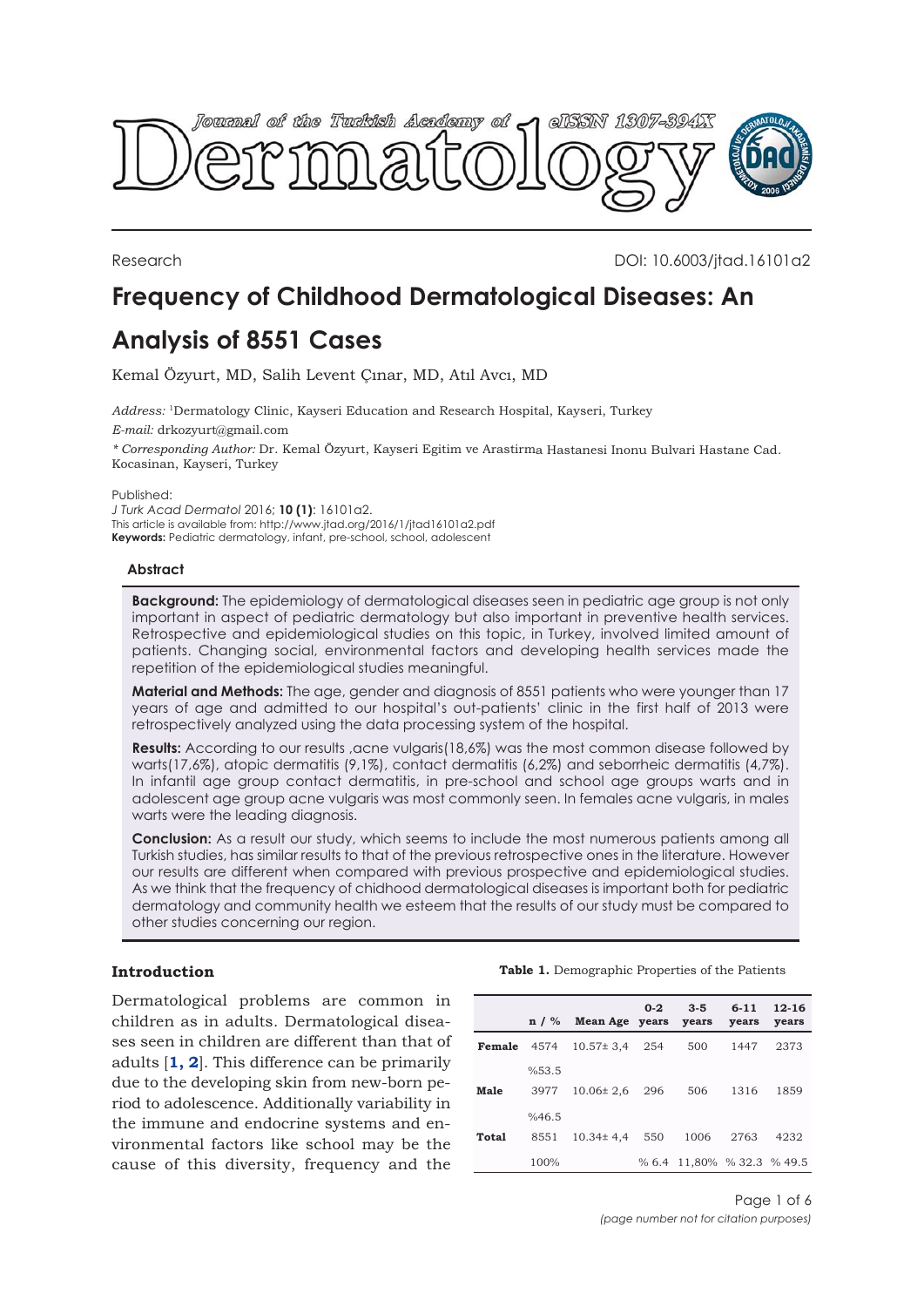**Table 2.** Dermatological Diseases and Frequencies

| Dermatitis'                           | 2357 / % 27.5        |
|---------------------------------------|----------------------|
| Atopic dermatitis                     | 783                  |
| Contact dermatitis                    | 536                  |
| Seborrheic dermatitis                 | 402                  |
| Dermatitis, other                     | 352                  |
| Pityriasis alba                       | 96                   |
| Nummular dermatitis                   | 52                   |
| Intertriginous dermatitis             | 34                   |
| Lichen simplex chronicus              | 29                   |
| Photocontact dermatitis               | 24                   |
| Dishidrotic eczema                    | 22                   |
| Infective dermatitis                  | 22                   |
| <b>Factitial dermatitis</b>           | 5                    |
| <b>Infectious Skin Diseases</b>       | 2278 / % 26.6        |
| Warts,                                | 1509                 |
| Impetigo                              | 173                  |
| Insect bites                          | 101                  |
| Molluscum contagiosum                 | 80                   |
| Herpes simplex infection              | 65                   |
| Tinea corporis                        | 64                   |
| Pityriasis versicolor                 | 59                   |
| Herpes zoster                         | 37                   |
| Tinea unguium                         | 32                   |
| Varicella zoster                      | 28                   |
| Tinea capitis                         | 26                   |
| Tinea pedis                           | 17                   |
| Other viral exanthems                 | 17                   |
| Candidiasis                           | 12                   |
| Paronychia                            | 13                   |
| Scabies                               | 12                   |
| Pediculosis capitis                   | 12                   |
| Tinea cruris                          | 6                    |
| Abcess, furunculosis                  | 6                    |
| Tinea manuum                          | 5                    |
| Celülitis                             | 3                    |
| Cutaneous leishmaniasis               | 1                    |
| Acne and similar skin disorders       | 1618/%18.9           |
| Acne vulgaris                         | 1591                 |
| Acne rosacea                          | 16                   |
| Perioral dermatitis                   | 11                   |
| Erythematosus-squamous skin disorders | $359\frac{6}{6}$ 4.1 |
| Psoriasis                             | 261                  |
| Pityriasis rosea                      | 84                   |
| Lichen planus                         | 8                    |
| Lichen nitidus                        | 3                    |
| Pityriasis rubra pilaris              | $\overline{2}$       |
| Lichen striatus                       | 1                    |
| Benign and malign skin disorders      | $352/\%$ 4.1         |
| Melanocytic nevus                     | 94                   |
| Cheloid scar                          | 57                   |
| Soft fibroma                          | 56                   |
| Hemangioma                            | 54                   |
| Atrophic stria                        | 28                   |
| Dermal cyst                           | 16                   |
| Pyogenic granuloma                    | 13                   |
| Epidermal cyst                        | 12                   |
| Soft tissue hamartoma                 | 6                    |
| Lipoma                                | $\overline{4}$       |
| Seborrheic keratosis                  | 3                    |
| Epidermal hyperplasia                 | 3                    |
| Mycosis fungoides                     | $\overline{2}$       |
| Mastositosis                          | 1                    |

<span id="page-1-0"></span>*J Turk Acad Dermato*l 2016; **10 (1)**: 16101a2. http://www.jtad.org/2016/1/jtad16101a2.pdf

**Table 2.** Dermatological Diseases and Frequencies (Continued)

| Acanthosis nigricans                               | 1                      |
|----------------------------------------------------|------------------------|
| Actinic keratosis                                  | $\mathbf{1}$           |
| Lymphangioma                                       | $\mathbf{1}$           |
| Xerosis cutis                                      | 328/% 3.8              |
| <b>Hair Disorders</b>                              | 295/% 3.4              |
| Alopecia areata                                    | 181                    |
| Telogen effluvium                                  | 74                     |
| Telogen effluvium due to zinc deficiency           | 11                     |
| Hirsutism                                          | 20                     |
| Androgenetic alopecia                              | $\overline{4}$         |
| Scarring alopecia                                  | $\overline{4}$         |
| Trichotillomania                                   | 1                      |
| <b>Pigmentation Disorders</b>                      | $261/\%3$              |
| Vitiligo                                           | 147                    |
| Post inflammatory hyperpigmentation                | 54                     |
| Freckles                                           | 52                     |
| Leukoderma                                         | 8                      |
| <b>Allergic Disorders</b>                          | 192/% 2.2              |
| Urticaria, angioedema                              | 169                    |
| Drug rash                                          | 17                     |
| Polymorphic light eruption                         | 6                      |
| Skin Disorders due to Trauma and Environment       | 125/% 1.4              |
| Callus                                             | 48                     |
| Ingrown toe nails                                  | 39                     |
| <b>Burns</b>                                       | 28                     |
| Ecchymosis                                         | 5                      |
| Pernio                                             | 3                      |
| Foreign substance in skin                          | $\overline{2}$         |
| Prurigo, pruritus                                  | 80/%0.9                |
| Vascular disorders of the skin and collagen tissue | 79/% 0.9               |
| Telangiectasia                                     | 39                     |
|                                                    |                        |
| Vasculitis limited to skin                         | 9                      |
| Behçet's Disease                                   | 5                      |
| Localized morphea                                  | 6                      |
| Erythema multiforme                                | 6                      |
| Pigmented purpuric dermatosis                      | $\overline{4}$         |
| Erythema nodosum                                   | 3                      |
| Raynaud syndrome                                   | 2                      |
| Idiopathic thrombocytopenic purpura                | 1                      |
| Livedoid vasculitis                                | 1                      |
| Discoid lupus erythematosus                        | 1                      |
| Calcinosis cutis                                   | 1                      |
| Erythema annulare centrifugum                      | 1                      |
| <b>Nail dystrophic disorders</b>                   | 72/% 0.8               |
| Genetic skin disorders                             | 67/% 0.7               |
| Ichthyosis vulgaris                                | 22                     |
| Keratosis pilaris                                  | 21                     |
| Palmoplantar keratoderma                           | 14                     |
| Epidermolysis bullosa                              | 5                      |
| Tuberous sclerosis                                 | 3                      |
| Neurofibromatosis                                  | $\overline{2}$         |
| Oral mucosa disorders                              | 46/% 0.5               |
| Recurrent aphthous stomatitis                      | 39                     |
| Cheilitis                                          | $\overline{4}$         |
| Stomatitis                                         | $\overline{2}$         |
| Acute gingivitis                                   | 1                      |
| Hyperhidrosis                                      | 23/% 0.2               |
| Granuloma annulare                                 | $7\frac{9}{6}$ 0,08    |
| <b>Bullous skin disorders</b>                      | 5/% 0.05               |
| Lichen sclerosus atrophicus<br><b>Miliaria</b>     | 3/% 0.003<br>4/% 0.004 |

Page 2 of 6 *(page number not for citation purposes)*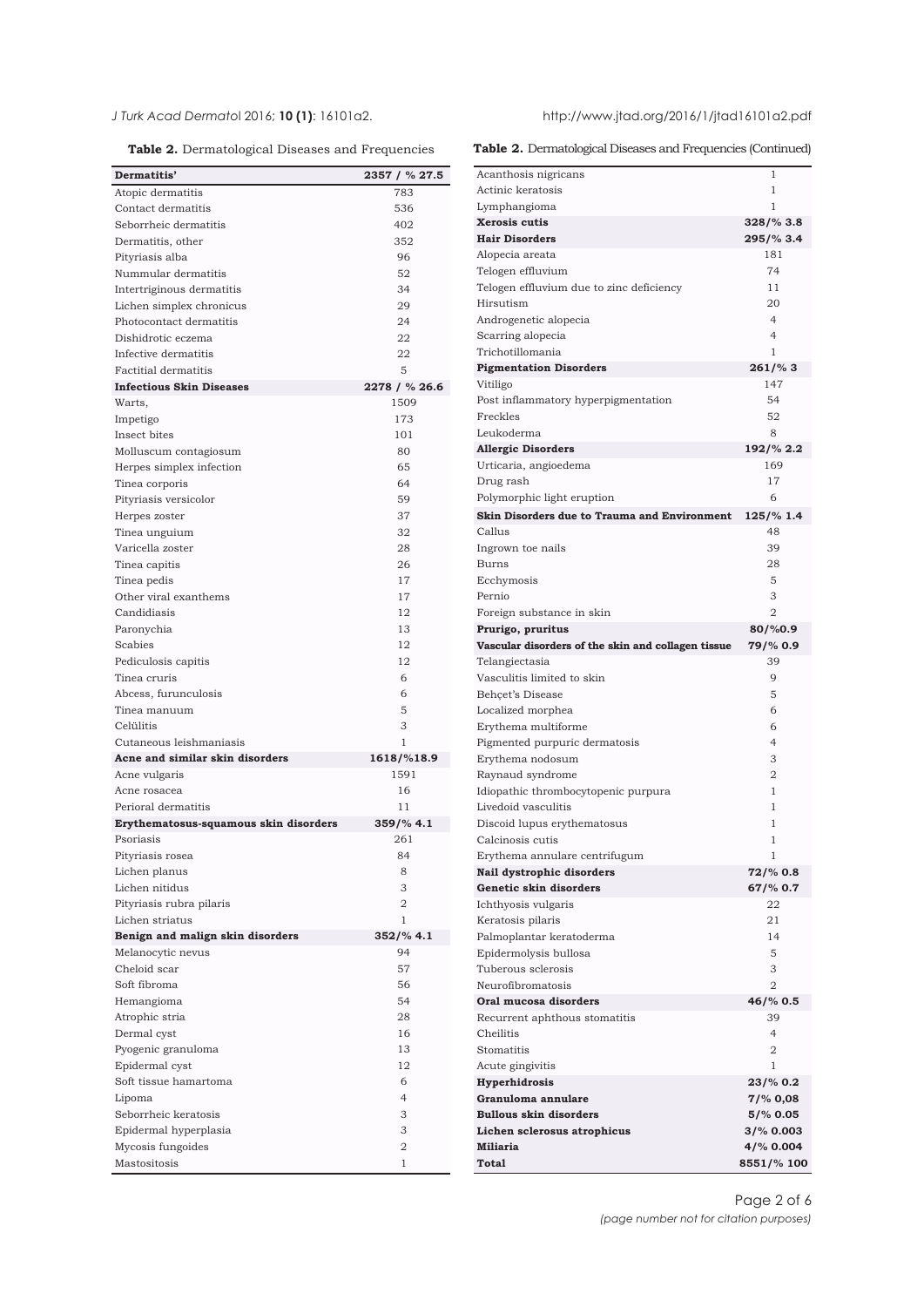<span id="page-2-0"></span>

|                           | 0-2 years    | 3-5 years     | $6-11$ years  | $12-16$ years |
|---------------------------|--------------|---------------|---------------|---------------|
| Acne vulgaris             |              | $2/$ % 0.2    | $52/$ % 2,4   | 1537 / % 44,9 |
| Warts                     | $9/$ % 2,2   | 189 / % 24.7  | 628 / % 29,4  | 683 / % 19,9  |
| <b>Atopic dermatitis</b>  | 85/ % 20.7   | 129 / % 16,9  | 344 / % 16,1  | 225 / % 6,5   |
| <b>Contact dermatitis</b> | 163 / % 39,8 | 138 / % 18    | 176 / % 8,2   | 59 / % 1,7    |
| Seborrheic dermatitis     | 29 / % 7     | $33 / \% 4,3$ | 139 / % 6,5   | 201 / % 5,8   |
| Dermatitis, other         | 32 / % 7,8   | 63 / % 8,2    | 133 / % 6,2   | 124 / % 3,6   |
| <b>Xerosis</b>            | 30 / % 7,3   | 59 / % 7,7    | 138 / % 6,4   | 101 / % 2,9   |
| Psoriasis vulgaris        | $4/$ % 0,9   | $16/$ % 2     | 134 / % 6,2   | 107 / % 3.1   |
| Impetigo                  | 24 / % 5,8   | $31/$ % 4     | 58 / % 2,7    | 60 / % 1,7    |
| Alopecia areata           | $6 / \% 1.4$ | $30/$ % 3,9   | 78 / % 3,6    | $67/$ % 1,9   |
| <b>Urticaria</b>          | $9/$ % 2,2   | $19/$ % 2,4   | 70 / % 3,2    | 71 / % 2      |
| Vitiligo                  | $7/$ % 1.7   | $10/$ % 1,3   | 65 / $% 3$    | 65 / % 1,9    |
| <b>Insect bites</b>       | $9/$ % 2,2   | $23/$ % 3     | 41 / $\%$ 1,9 | 28 / % 0.8    |
| Pityriasiss alba          |              | 14 / % 1.8    | 49 / % 2,2    | 33 / % 0,9    |
| <b>Melanocytic nevus</b>  | $2/$ % 0,4   | $7/$ % 0,9    | 26 / % 1,2    | 59 / % 1,7    |
|                           | 409 / % 100  | 763 / % 100   | 2131 / % 100  | 3420 / % 100  |

**Table 3.** Distrubition of the Dermatological Diseases Which Have a Frequency ≥ 1% According to Age Groups

**Table 4.** Most Common Five Dermatological Diseases In Age Groups

| 0-2 years                  | $3-5$ years               | $6-11$ years                 | $12-16$ years                |
|----------------------------|---------------------------|------------------------------|------------------------------|
| Contact dermatitis / %39,8 | Warts / %24,7             | Warts / %29,4                | Acne vulgaris / %44,9        |
| Atopic dermatitis / %20,7  | Contact dermatitis / %18  | Atopic dermatitis / %16,1    | Warts/ %19,9                 |
| Dermatitis, other / %7,8   | Atopic dermatitis / %16,9 | Contact dermatitis / %8,2    | Atopic dermatitis / %6,5     |
| Xerosis $/$ %7,3           | Dermatitis, other / %8,7  | Seborrheic dermatitis / %6,5 | Seborrheic dermatitis / %5,8 |
| Seborrheic dermatitis / %7 | Xerosis / $\%8,2$         | Xerosis $/$ % 6,4            | Contact dermatitis / % 3,6   |

prognosis of the diseases [**[3, 4, 5](#page-5-0)**]. There are two other facts that must be emphasized. Some dermatological diseases mostly observed in early childhood stages which comes to mind that genetical tendency exists. And secondly congenital skin diseases are usually diagnosed in childhood [**[6, 7](#page-5-0)**]. Besides all these, frequency of the dermatological diseases seen in pediatric age group and evaluation of the demographic properties of the patients is important in case of treatment and preventive health services [**[8](#page-5-0)**]. In the previous retrospective studies from Turkey limited number of patients were evaluated. There are no studies with high number of participants on this subject. Just a few narrow-scoped epidemiological studies can be found [**[4,](#page-5-0) [9,](#page-5-0) [10, 11, 12, 13, 14, 15, 16, 17](#page-5-0)**]. On the other hand changing social and environmental factors and the dynamics of the developing health services made the repetition of the epidemiological studies necessary and valuable as time passed. Also declaration of current regional data on pediatric dermatological

diseases will be a step in the accumulation of knowledge to be complete [**1**].

Kayseri Education and Research Hospital where we conducted our study is located in mid Anatolian part of Turkey. It provides health service to neighboring seven cities. In the hospital's dermatology out-patients' clinic 600-900 patients, child and adult, are examined daily. In this study, diseases and the demographic properties of the children admitted to our hospital are searched.

### **Material and Methods**

The age, gender and disease properties of 8551 patients younger than 17 years of age who admitted to Kayseri Education and Research Hospital in the first half of 2013 were analyzed retrospectively using the hospital's data processing system. Patients were divided into four groups according to their ages; infant (age 0-2), pre-school (age 3-5), school (age 6-11), adolescent (age 12-16).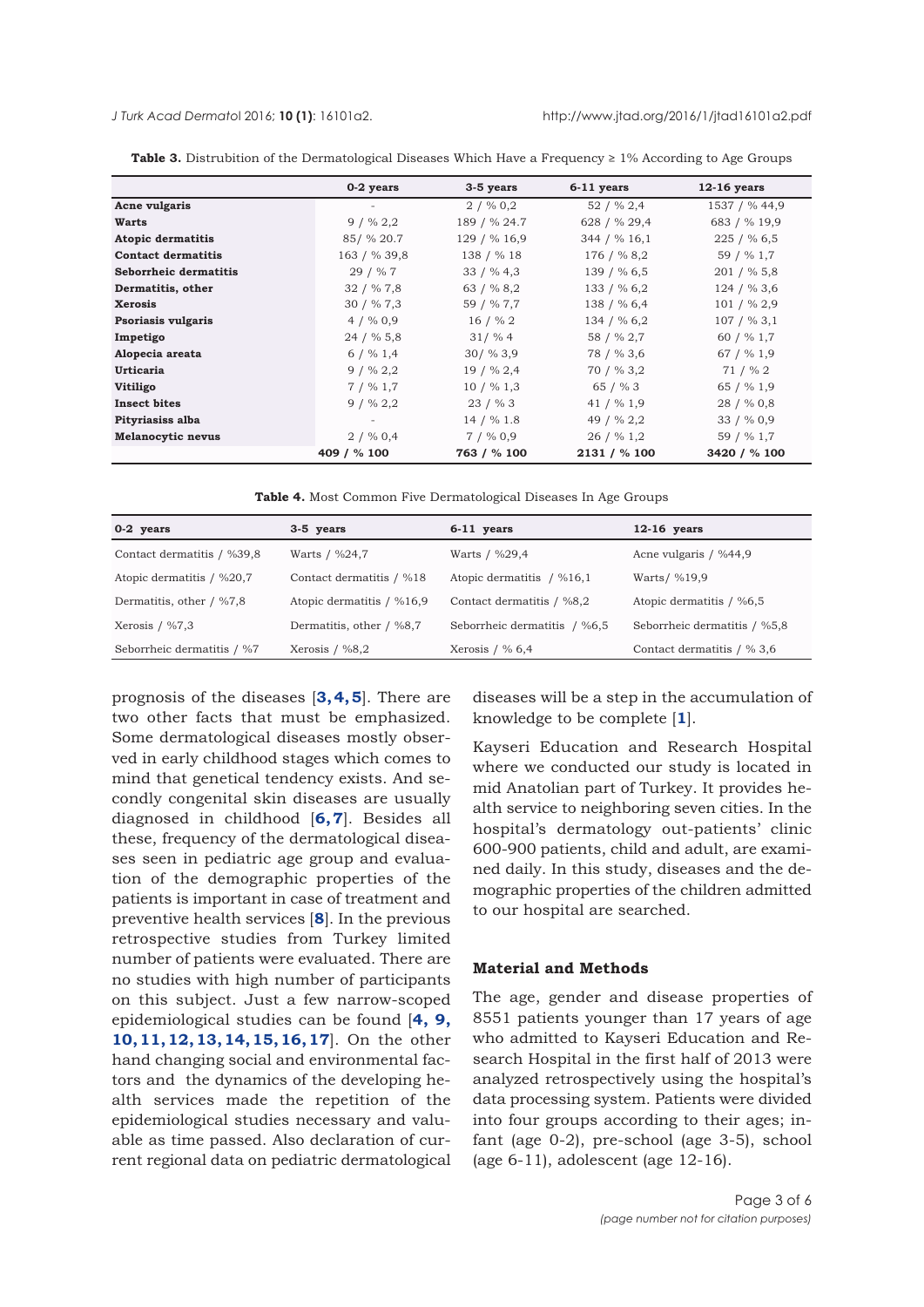|                           | Female       | Male          |
|---------------------------|--------------|---------------|
|                           | $(n/\%)$     | $(n/\%)$      |
| Acne vulgaris             | 977 / % 26,8 | 614 / % 19,9  |
| Warts                     | 792 / % 21,7 | 717 / % 23,2  |
| <b>Atopic dermatitis</b>  | 390 / % 10,6 | 393 / % 12,7  |
| <b>Contact dermatitis</b> | 245 / % 6,7  | 291 / % 9,4   |
| Seborrheic dermatitis     | 268 / %7,3   | 134 / %4,3    |
| Dermatitis, other         | 184 / % 5    | 168 / % 5,4   |
| <b>Xerosis</b>            | 176 / % 4,8  | 152 / % 4,9   |
| Psoriasis vulgaris        | 156 / % 4,2  | 105 / % 3,4   |
| Impetigo                  | 95 / % 2,6   | 78 / % 2,5    |
| Alopecia areata           | 64 / % 1,7   | 117/%3,8      |
| <b>Urticaria</b>          | 87 / % 2,3   | 82 / % 2,6    |
| Vitiligo                  | $71/$ % 1,9  | 76 / % 2,4    |
| <b>Insect bites</b>       | 59 / % 1,6   | 42 / $\%$ 1,3 |
| Pityriasis alba           | 29 % 0,7     | 67 / $\%$ 2,1 |
| <b>Melanocytic nevus</b>  | 52 / % 1,4   | 42 / $\%$ 1,3 |
|                           | 3645 / % 100 | 3078 / % 100  |

Table 5. Distrubition of The Dermatological Diseases Which Have a Frequency ≥ 1% According to Gender

**Table 6.** Most Common Dermatological Disease In Different Genders

| Female                       | <b>Male</b>                |
|------------------------------|----------------------------|
| Acne vulgaris $/$ % 26,8     | Warts / % 23,02            |
| Warts / % 21,7               | Acne vulgaris / % 19,9     |
| Atopic dermatitis / % 10,6   | Atopic dermatitis / % 12,7 |
| Seborrheic dermatitis / %7,3 | Contact dermatitis / % 9,4 |
| Contact dermatitis / % 6,7   | Dermatitis, other / % 5,4  |

Patients were physically examined by the dermatologists and if necessary mycological and other laboratory tests and skin biopsies were carried out to make the proper diagnosis. 107 different dermatological diseases are examined in 16 main groups.

The data is analyzed using the SPSS version 17.0 (SPSS Software, Chicago, IL, USA) The distribution of the age and gender of the patients, the frequency of the dermatological diseases in 16 main groups which have a rate more than 1% are analyzed according to age groups and gender.

### **Results**

The information of 8551 patients who are younger than 17 is analyzed. 4574 of the patients were (53,5%) female and 3977 were (46,5%) male. The mean age of the patients was 10,34±4,4. For females and males it was sequentially 10,57±3,4 and 10,06±2,6. The number of the patients in the infant group was 550 (6,4%), in the pre-school group 1006 (11,8%), in the school group 2763 (32,3%) and in the adolescent group 4232 (49,5%) (**Table 1**[\). The crowdest group according to age was the](#page-0-0) adolescent group (49,5%). The distribution of the

patients according to gender in different age groups is shown in Table 1. In the infant and preschool age groups males are predominant where as in the other two groups females are (**[Table 1](#page-0-0)**).

107 different dermatological diseases were determined (**[Table 2](#page-1-0)**). Among all, acne vulgaris (18,6%) was the most common. It was followed by warts (17,6%), atopic dermatitis (9,1%), contact dermatitis (6,2%) and seborrheic dermatitis (4,7%) sequentially. The frequencies of the other diseases are shown in Table 2.

Fifteen dermatological diseases which have a rate bigger than 1% among dermatological diseases are shown in different age groups (**[Table 3](#page-2-0)**). Also the most common five diseases in each age group are shown in Table 4. In the infant age group contact dermatitis, in the pre-school age group and school age group warts and finally in the adolescent age group acne vulgaris was the most commonly seen disease (**[Table 4](#page-2-0)**).

Fifteen dermatological diseases which have a rate bigger than 1% among dermatological diseases are shown according to gender (**Table 5**). Additionally the most common five diseases in both gender are shown in Table 6. In females acne vulgaris is the leading disease where as it is warts in males (**Table 6**).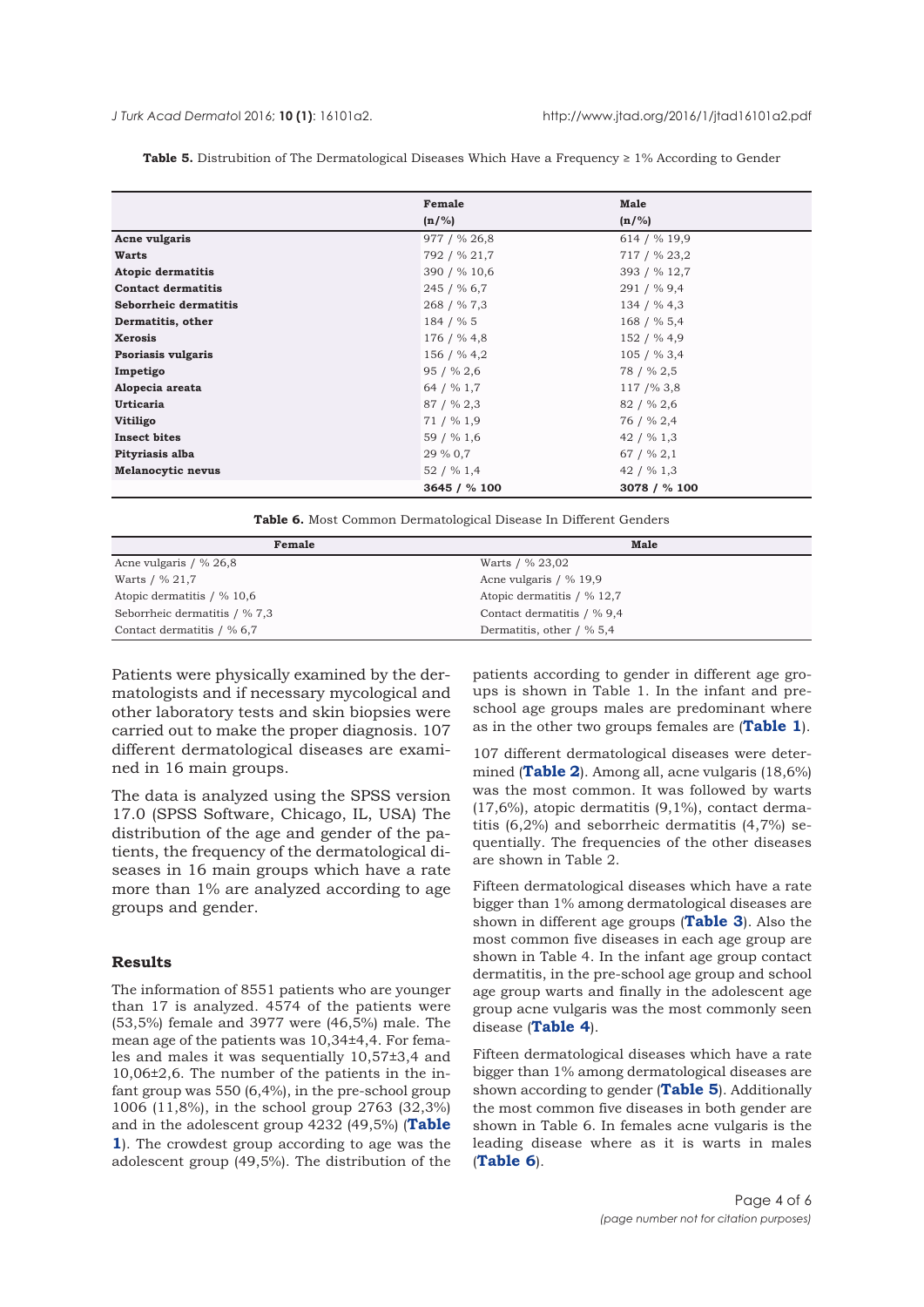|  |  |  |  |  |  | Table 7. Comparison of The Turkish Studies On Dermatological Diseases Seen In Childhood |  |  |  |
|--|--|--|--|--|--|-----------------------------------------------------------------------------------------|--|--|--|
|--|--|--|--|--|--|-----------------------------------------------------------------------------------------|--|--|--|

| Study                                            | $\mathbf n$ |              | type Dermatological diseases in order of frequency                         |
|--------------------------------------------------|-------------|--------------|----------------------------------------------------------------------------|
| Oztas et al. 13, 2001                            | 173         | E            | Pediculosis Capitis, Napkin dermatitis, Contact dermatitis                 |
| Oruk et al. 15, 2002                             | 1276        | R            | Allergic problems, Viral skin disorders                                    |
| Inanir et al. 17, 2002                           | 785         | E            | Nevi, Keratozis pylaris, Xerosis                                           |
| Serarslan et al. 16, 2005                        | 185         | E            | Pityriasis alba, Viral skin disorders, Acne vulgaris, Contact dermatitis   |
| Tuncel et al. 12, 2005                           | 682         | R            | Tinea pedis, Acne vulgaris, Tines unguium                                  |
| Tekin et al. 14, 2007                            | 1383        | $\mathbb{R}$ | Dermatitis', Viral skin disorders, Acne vulgaris                           |
| Tamer et al. 9, 2008                             | 6300        | R            | Acne vulgaris, Atopic dermatitis, Contact dermatit, Viral skin disorders   |
| Cicek et al. 4, 2008                             | 3244        | R            | Viral skin disorders, Atopic dermatitis, Acne vulgaris, Other dermatitis'  |
| Gul et al. 10, 2008                              | 2370        | R            | Viral skin disorders, Contact dermatitis, Fungal infections                |
| Polat et al. 1, 2008                             | 624         | R            | Acne vulgaris, Viral skin disorders, Atopic dermatitis                     |
| Can et al. 11, 2011                              | 850         | R            | Atopic dermatitis, Contact dermatitis, Viral skin disorders                |
| Current study                                    | 8551        | R            | Acne vulgaris, Viral skin disorders, Atopic dermatitis, Contact dermatitis |
| E: Epidemiological study, R: Retrospective study |             |              |                                                                            |

### **Discussion**

Most of the studies about the frequency of the dermatological diseases in children are retrospective ones designed by using the hospital records like ours [**[4, 9, 10, 11, 12, 14, 15](#page-5-0)**]. Additionally a few epidemiological ones exist [**[13, 16, 17](#page-5-0)**]. In Table 7 both retrospective and epidemiological studies from Turkey are summarized. The differences between the results of retrospective, epidemiological and prospective studies are obvious. In the retrospective analysis, as in our study, acne vulgaris, dermatitis' and warts are the leading diseases where as in the epidemiological studies pediculosis, nevi and pityriasis alba are the most common ones (**Table 7**). Pediculosis capitis, dermatitis and pityriasis alba were the most common diseases in two different epidemiological studies containing 17967 and 2194 subjects respectively in 2012 which held outside Turkey [**[18, 19](#page-5-0)**]. In another retrospective study from outside of Turkey containing 3049 subjects again warts and dermatitis were the most common problems, similar to the results of the previous retrospective Turkish studies [[20](#page-5-0)]. In the studies which originate from hospital data the study features from the patients' reason of admission. But in epidemiological studies sometimes the diseases that the subjects do not mind or even do not realize are brought in to the forefront. Besides patients who cannot receive health services for any reason must be taken into consideration. This difference reveals that

preventive health services are as much important as the planning of the health services [[18](#page-5-0)]. Somehow dermatological conditions that are not treated in hospitals must be included in the studies.

When the frequency of the dermatological diseases studied in different age groups, our study showed that in the infant age group dermatitis' and in the adolescent age group acne vulgaris are the most common diseases which are compatible with the previous studies [**[9, 11](#page-5-0)**]. We examined mostly warts in preschool and school age groups where as in the previous studies it was dermatitis [**[9, 11](#page-5-0)**].

In a study from Ethiopia in 2012, containing 17967 subjects, most common dermatological diseases were infections and infestations (47%) [**[18](#page-5-0)**]. In our study this rate was 26,6%. Acne vulgaris was observed in 18,6% in our study, whereas 8,3% in the Ethiopian one [**[18](#page-5-0)**].

The result of our study showed that acne vulgaris is the most common disease in females and warts are the most common in males. A study from Turkey in 2008 showed that the most common disease in females was also acne vulgaris but in males atopic dermatitis instead. When our study is compared with a prospective study of 10000 subjects [**[21](#page-5-0)**] the distribution of the diseases in different age groups show variability. In this study the frequencies of both warts and atopic dermatitis were similar in males and females where as